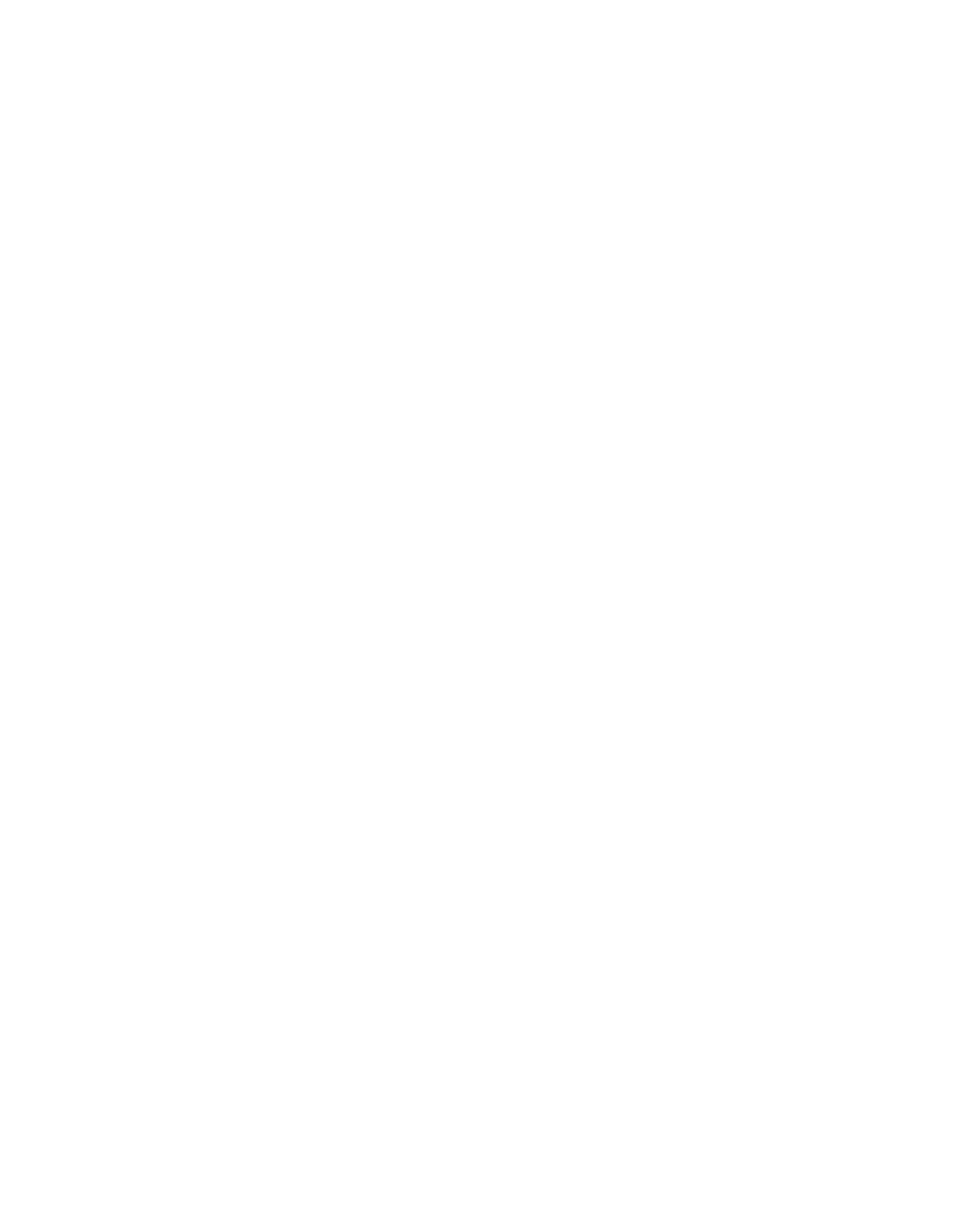**Library and Archives Canada Cataloguing in Publication**

**Barlak, Rosie Water quality assessment and objectives for the Englishman River Community Watershed [electronic resource] : overview report.**

**Electronic monograph in PDF format. Authors: Rosie Barlak, Deborah Epps, Burke Phippen. Cf. Acknowledgements. A technical report is available separately. ISBN 978-0-7726-6300-9**

**1. Water quality--British Columbia--Englishman River Watershed. 2. Water quality--British Columbia--Vancouver Island. I. Phippen, B. W II. Epps, Deborah III. British Columbia. Environmental Protection Division IV. Title.** 

**TD227 B7 B33 2010 363.739'42097112 C2010-904299-9**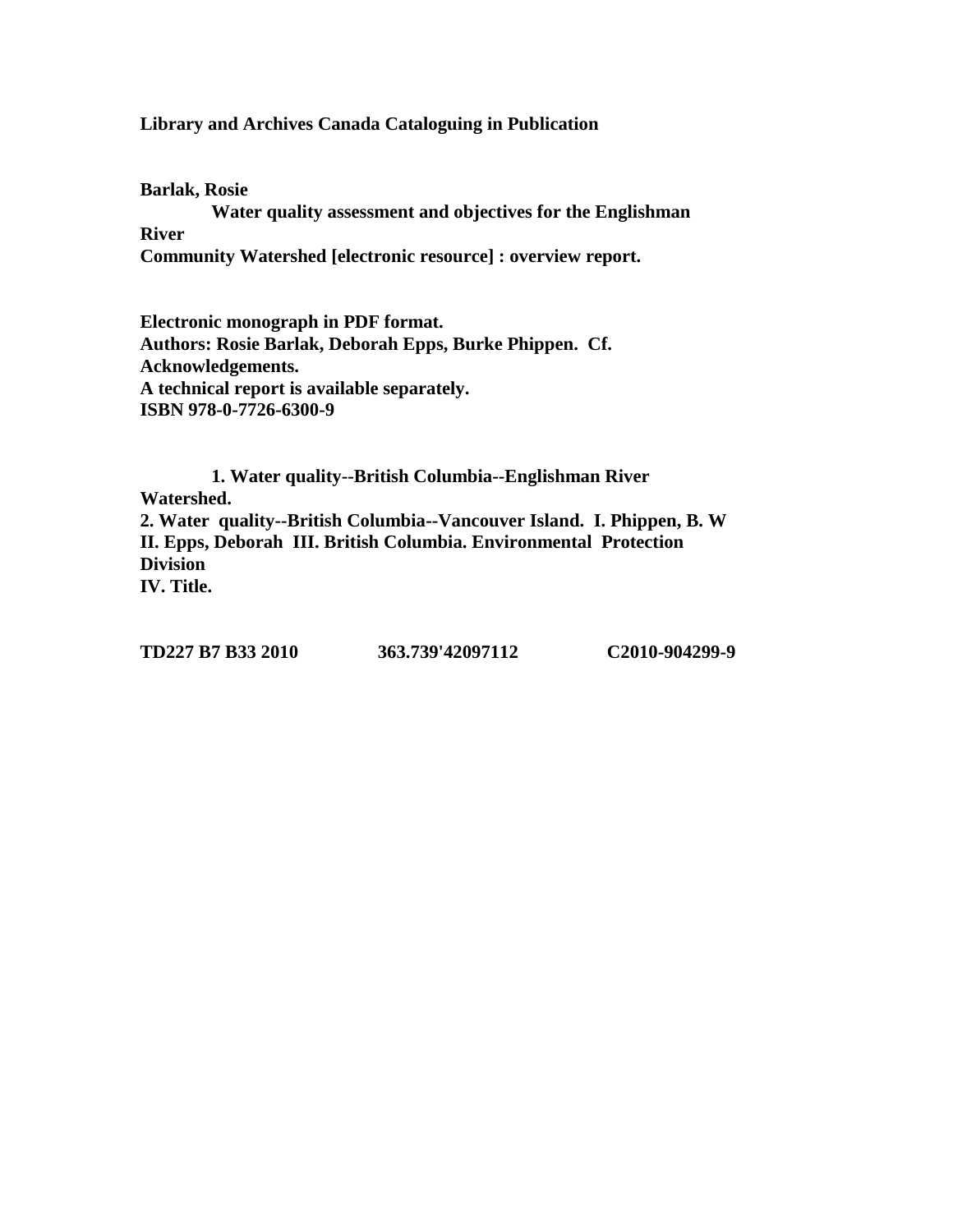## **SUMMARY**

This document is one in a series that presents water quality objectives for British Columbia. This overview report summarizes the findings of the technical report, which is available as a separate document. The overview report provides general information about the water quality of the Englishman River, a community watershed supplying drinking water to the City of Parksville on the east coast of Vancouver Island in British Columbia. It is intended for both technical readers and for readers who may not be familiar with the process for setting water quality objectives. Separate tables listing water quality objectives and monitoring recommendations are included. The technical report presents the details of the water quality assessment for the Englishman River, and forms the basis of the recommendations and objectives presented here.

The primary activities occurring within the watershed that could potentially impact water quality are timber harvesting, agriculture, recreation, and rural, urban and light industrial development.

Water quality objectives are recommended to protect source water (raw drinking water supply), recreation, irrigation, wildlife and aquatic life.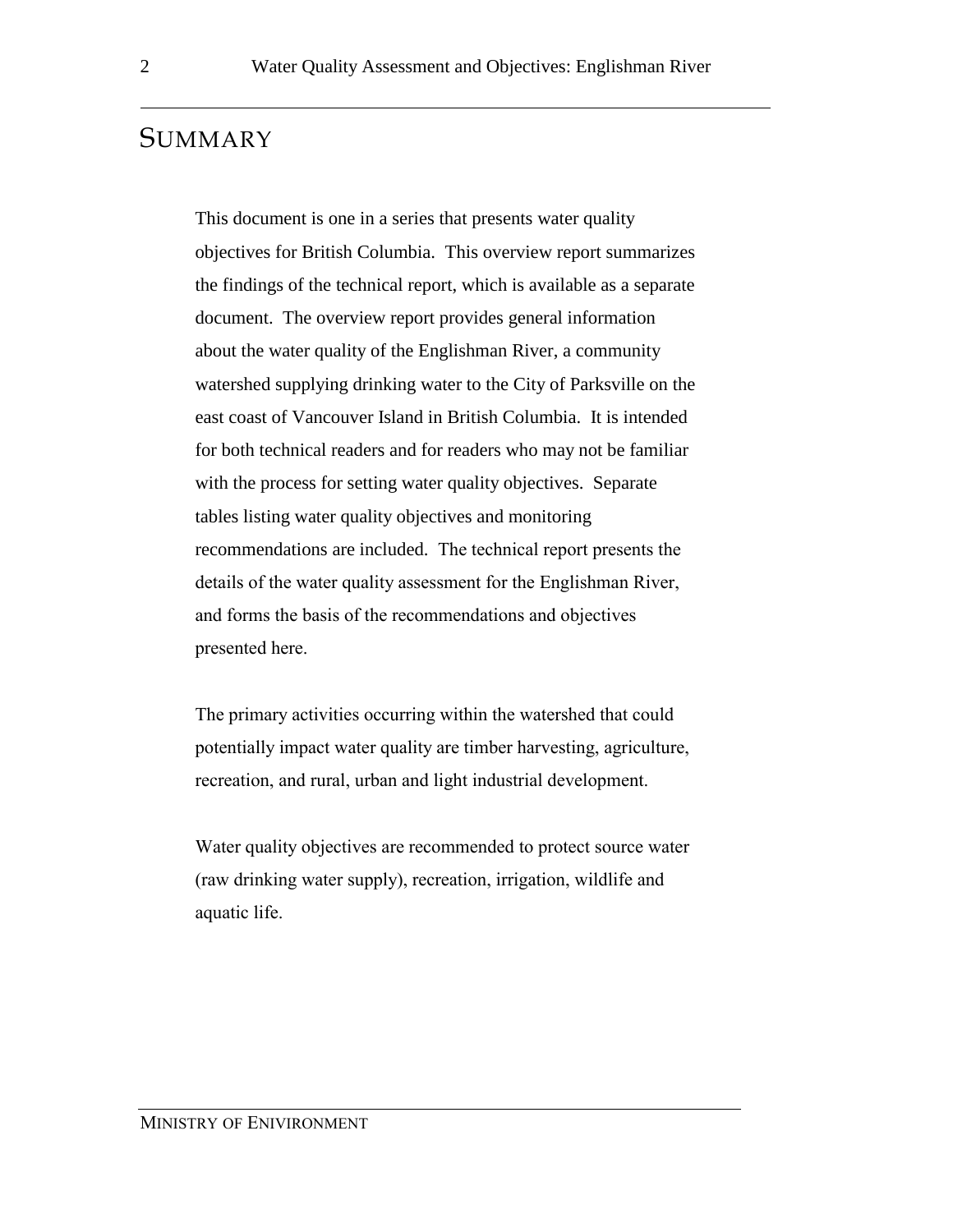## PREFACE

## **Purpose of Water Quality Objectives**

Water quality objectives are prepared for specific bodies of fresh, estuarine and coastal marine surface waters of British Columbia as part of the Ministry of Environment's (MoE) mandate to manage water quality. Objectives are prepared only for those waterbodies and water quality characteristics that may be affected by human activity now or in the future.

## **Authority to set Water Quality Objectives**

The MoE has the authority to set water quality objectives under Section 5(e) of the *Environmental Management Act*. In addition, Section 150 of the *Forest and Range Practices Act* (FRPA) contains provisions for the MoE to establish objectives to protect water quality in designated community watersheds. This legislation is intended to protect consumptive uses of water in designated community watersheds within working Crown forests. For this reason water quality objectives developed for community watersheds generally focus on potential impacts from timber harvesting, range activities and forestry-related road construction.

The Englishman River was designated as a community watershed in 1995, as defined under the *Forest Practices Code of British Columbia Act* ("the drainage area above the downstream point of diversion and which are licensed under the *Water Act* for waterworks purposes"). This designation was grandparented and continued under the *Forest and Range Practices Act* (FRPA) in 2004 and infers a level of protection. The purpose of this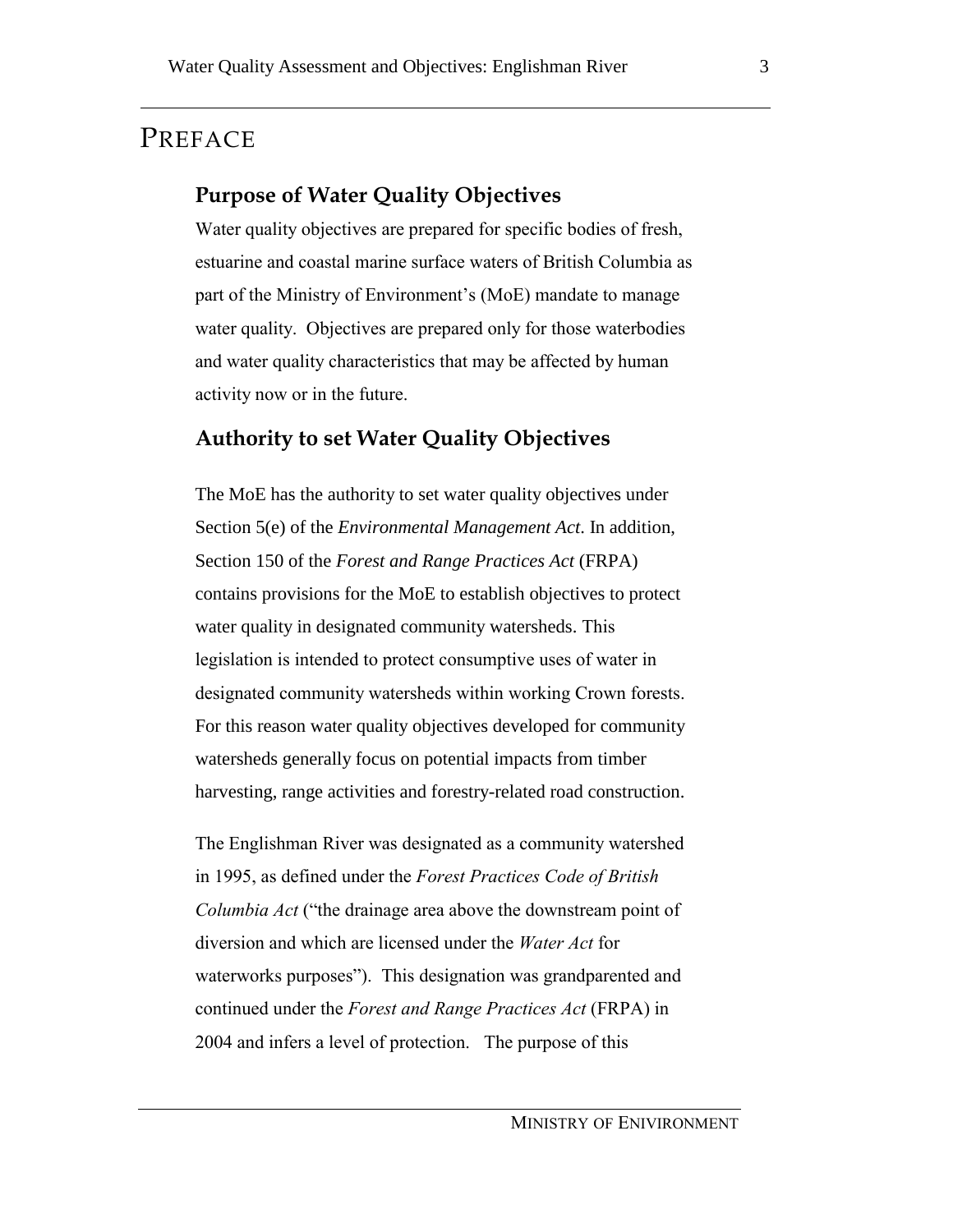designation is to conserve the quality, quantity and timing of water flow or prevent cumulative hydrological effects.

As the majority of the Englishman River community watershed is on private land, the FRPA does not apply to most of the watershed. However, the MOE uses other tools, such as water quality objectives, and legislation, such as the *Private Managed Forest Land Act* and the *Drinking Water Protection Act*, to ensure that water quality within these watersheds is protected and managed in a consistent manner.

## **How Objectives Are Determined**

Water quality objectives are the safe limits for the physical, chemical or biological characteristics of water, biota (plant and animal life) or sediment that protect all designated water uses in a given waterbody or a watershed. The water uses considered in this exercise are the following:

- source water for public water supply and food processing
- aquatic life and wildlife
- agriculture (livestock watering and irrigation)
- recreation and aesthetics
- industrial (e.g., food processing) water supplies.

Objectives are established in British Columbia for waterbodies on a site-specific basis taking into consideration provincial water quality guidelines, local water quality, water uses, water movement, waste discharges and socio-economic factors. Each objective for a location may be based on the protection of a different water use, depending on the uses that are most sensitive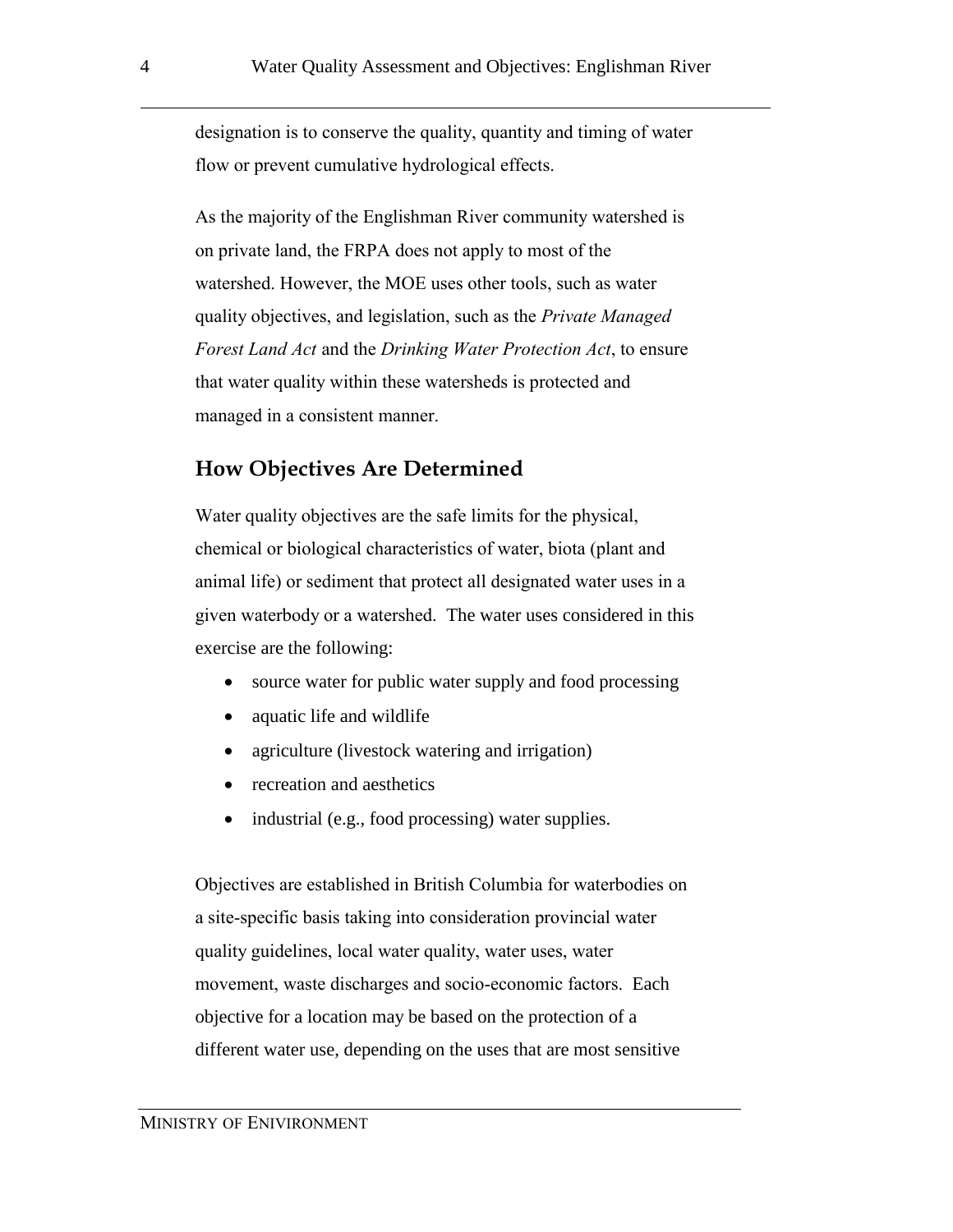to the physical, chemical or biological characteristics affecting that waterbody.

## **How Objectives Are Used**

Water quality objectives are not legally enforceable unless established under the Government Actions Regulation (B.C. Reg. 582/2004). Objectives are most commonly used to guide the evaluation of the state of water quality in a watershed, the issuance of permits, licenses and legal orders, and the management of fisheries and the province's land base. Water quality objectives are also a standard for assessing the ministry's performance in protecting water uses.

## **Monitoring Requirement**

Monitoring of water quality objectives is undertaken to determine if the designated water uses are being protected. Monitoring usually takes place at a critical time when a water quality specialist has determined that the water quality objectives may not be met. In the case of forestry-related impacts, these critical times may be associated with periods of peak flows when the majority of suspended and dissolved particulates and other contaminants, such as bacteria, are introduced into a waterbody. Late summer periods of low flow could also be sensitive to impacts due to human disturbances. It is assumed that if all designated water uses are protected at the critical times, then they also will be protected at other times when the threat to water quality is less.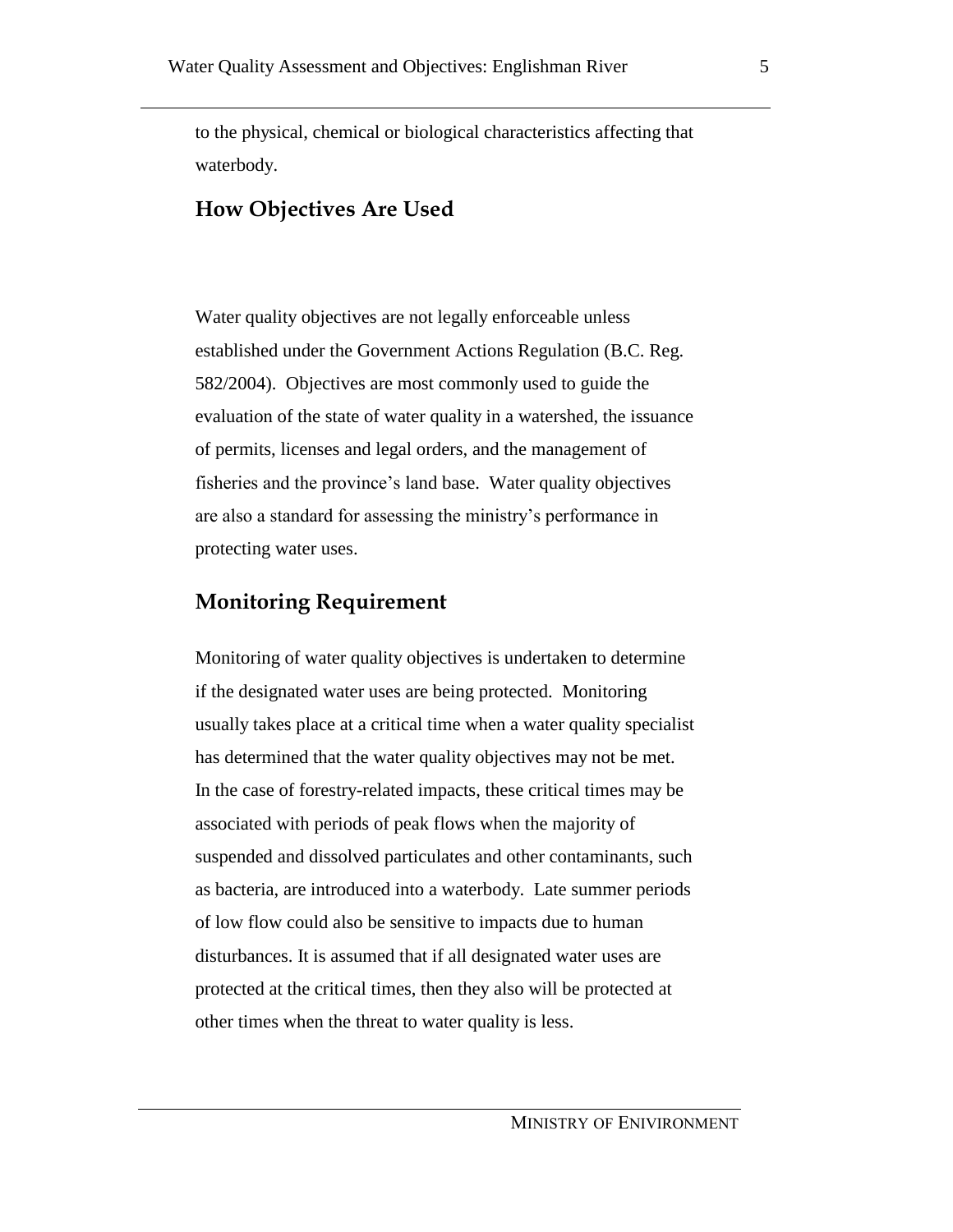The monitoring usually takes place during a five-week period, twice during the calendar year which allows the specialists to measure the worst, as well as the average condition in the water. For some water bodies, the monitoring period and frequency may vary, depending upon the nature of the problem, severity of threats to designated water uses and the way objectives are expressed (e.g. mean value, maximum value, 95<sup>th</sup> percentile, etc.).

#### **Vancouver Island Eco-Region Approach**

There are over 60 community watersheds within the Vancouver Island Region of the Ministry of Environment. Rather than develop water quality objectives for each of these watersheds on an individual basis, an ecoregion approach has been implemented, whereby Vancouver Island has been split into six ecoregions based on similar climate, geology, soils and hydrology. Representative lake and stream watersheds within each ecoregion are selected and a three year monitoring program is implemented to collect water quality and quantity data, as well as biological data. Watershed objectives will be developed for each of the representative lake and stream watersheds based on this data, and these objectives will also be applied on an interim basis to the remaining lake and stream watersheds within that ecoregion. Over time, other priority watersheds within each ecoregion will be monitored for one year to verify the validity of the objectives developed for each ecoregion and to determine whether the objectives are being met for individual watersheds.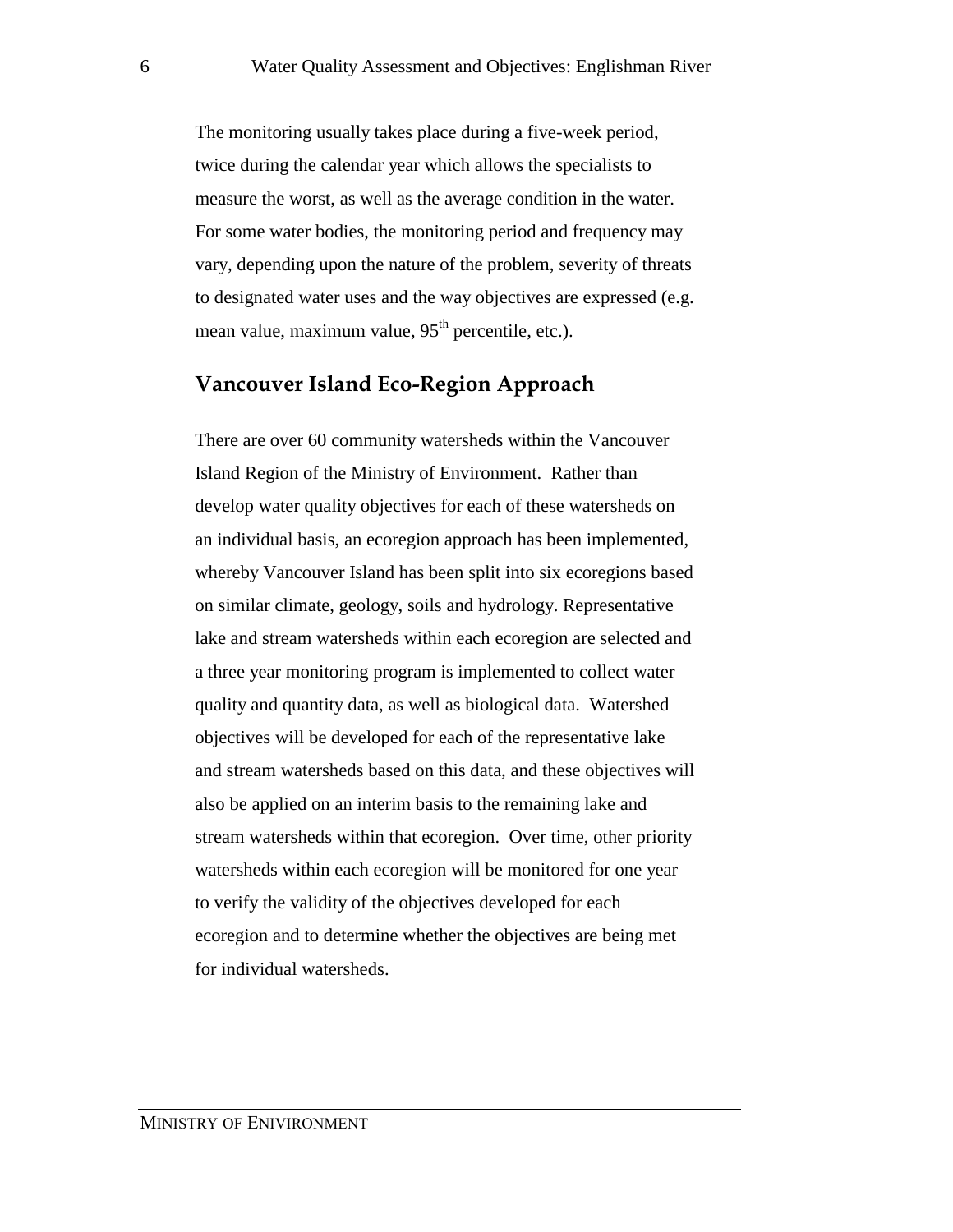## INTRODUCTION

This report examines the existing water quality of the Englishman River community watershed and recommends water quality objectives for this watershed based on potential impacts of certain key water quality parameters of concern.

The Englishman River provides a significant source of drinking water to the local community and has important fisheries values, with chinook, chum, coho, sockeye and pink salmon, cutthroat and rainbow trout, and steelhead all present at some point during the year. Anthropogenic land uses within the watershed include timber harvesting, agriculture (primarily in the Morison Creek sub-basin), rural residential, urban residential (in the lower watershed), light industrial development and recreation. These activities, as well as natural erosion and the presence of wildlife, all potentially affect water quality in the Englishman River.

The purpose of this report is to develop water quality objectives for this watershed to help ensure long-term sustainability of the water resource.

## BASIN PROFILE

## **Watershed Description**

The Englishman River is a fourth-order stream 39 km in length, entering Georgia Strait near the community of Parksville, BC. The community watershed portion of the Englishman River watershed is approximately 31,890 ha in area and ranges from approximately 1,800 m elevation at Mount Arrowsmith in the upper watershed to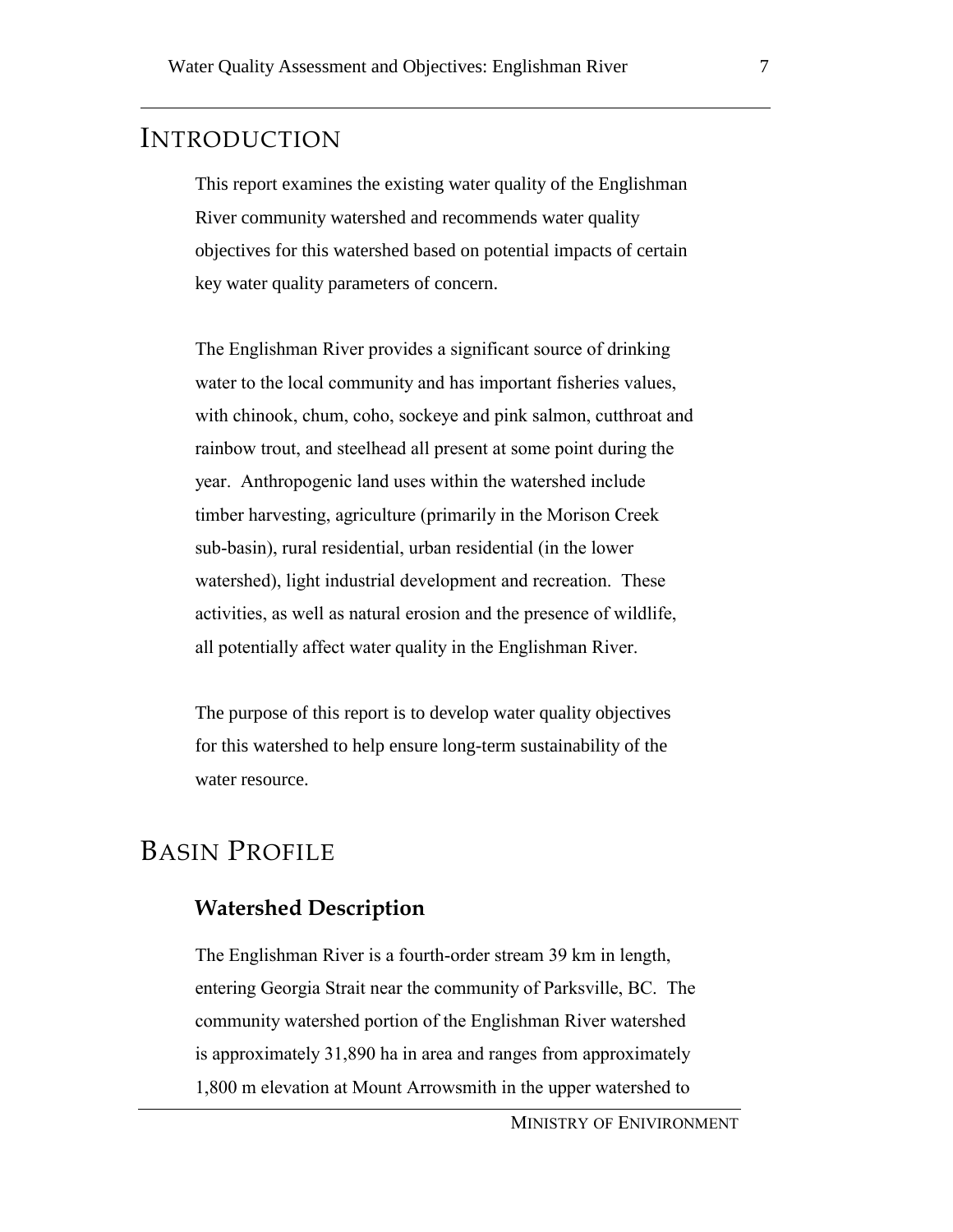near sea level at the City of Parksville water intake (located about 1 km from the confluence of Georgia Strait) (Figure 1). There are seven named lakes within the watershed.

The lower portion of the watershed (below 100 m elevation) lies within the Coastal Douglas-fir (moist maritime, CDFmm), progressing through Coastal Western Hemlock (eastern very dry maritime, CWHxm1) above 100 m, Mountain Hemlock (windward moist montane, MHmm1) above 1,000 m elevation, and small areas above 1,300 m composed of Alpine Tundra (ATunp). The Englishman River falls within the Nanaimo Lowland (NAL) ecoregion established for Vancouver Island by MOE staff.



**Figure 1. Map of watershed, with sampling location**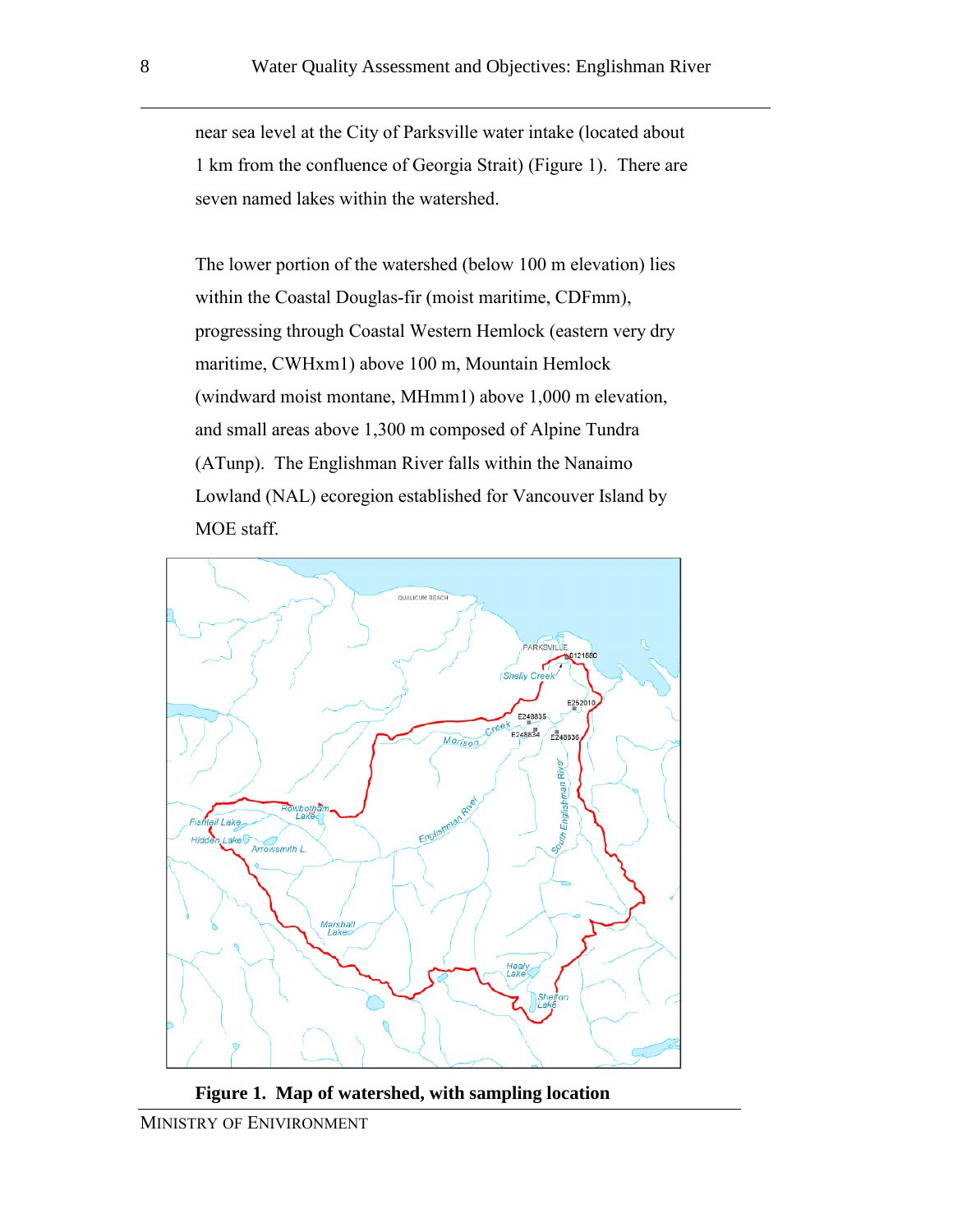## **Hydrology**

Water Survey Canada (WSC) has operated a hydrometric station on the Englishman River for 33 years between 1913 and the present downstream from Highway 19A. Peak flows measured between 1913 and 2004 were approximately 393  $\text{m}^3$ /s, while minimum flows were approximately 0.085 m<sup>3</sup>/s.

## **Climate**

The nearest climate station to the watershed for which climate normal data are available is the Nanaimo A station (elevation 28 m) (Environment Canada Climate Station 1025370), located approximately 44 km south-east of Parksville. Average daily temperatures between 1971 and 2000 range from 2.9°C in January to 18.0°C in August. Average total annual precipitation between 1971 and 2000 is 1,163mm, with only 81 mm (water equivalent) (7%) of this falling as snow. Temperatures at higher elevations in the watershed would be cooler than recorded at sea level. A larger portion of the annual total precipitation occurs as snowfall in the higher-elevation terrain of the watershed. Most precipitation (909 mm, or 78%) falls between October and March.

#### **Water Uses**

#### **Water Licenses**

Twenty-four water licenses have been issued for the Englishman River, allowing for the withdrawal of 9,796 dam<sup>3</sup>/year (cubic decameters/year, where 1 dam<sup>3</sup> = 1,000 m<sup>3</sup>) of water and the storage of 9,005 dam<sup>3</sup>/year of water. The majority of the water is licensed for use in waterworks and domestic use. There have also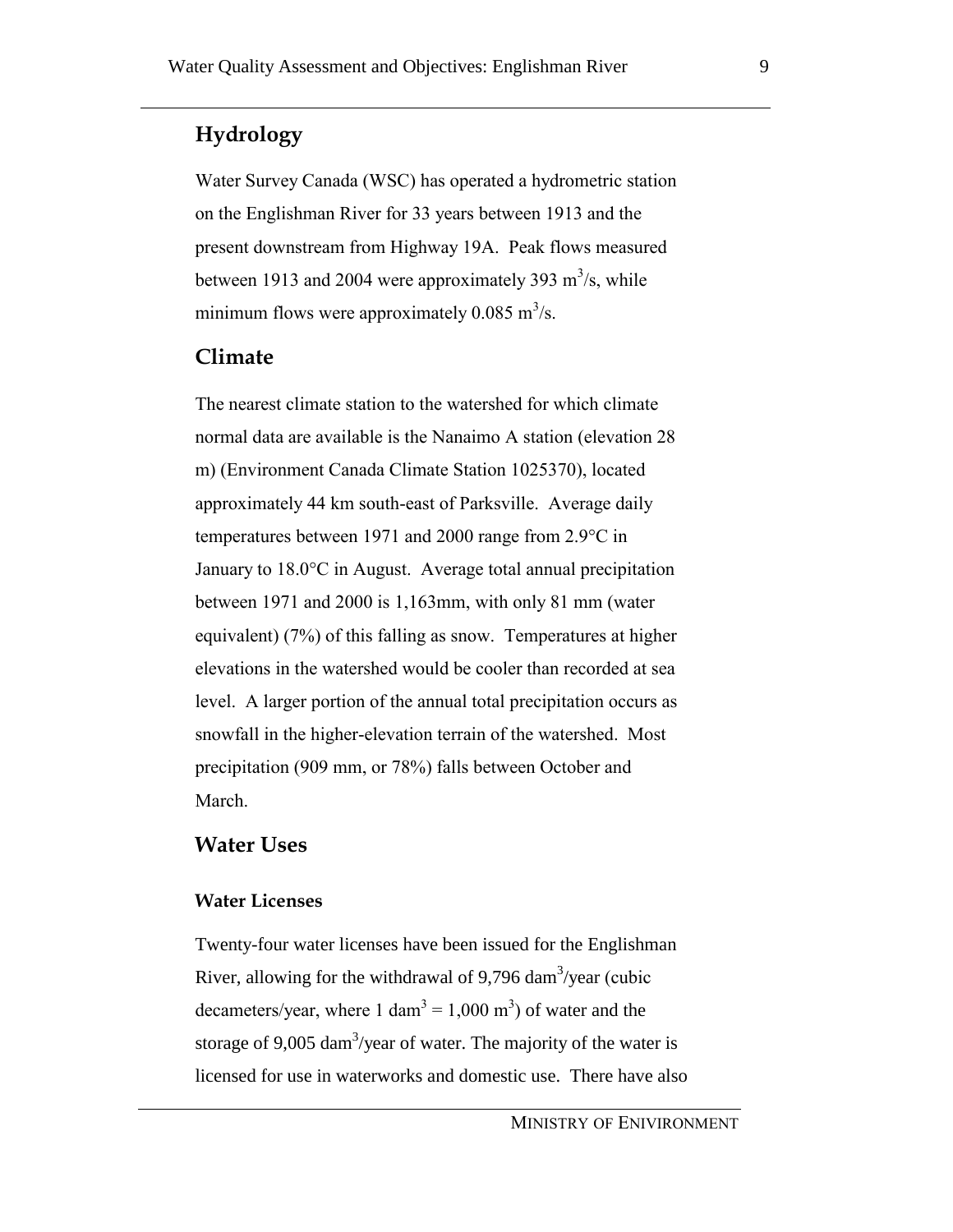been three water licenses issued for Morison Creek (total volume 61 dam<sup>3</sup>/year) and one water license for Shelley Creek (total volume 19 dam<sup>3</sup>/year), primarily for irrigation purposes.

#### **Recreation**

There are no BC Forest Service recreation sites located in the Englishman River watershed. A provincial park (the Englishman River Falls Provincial Park) is located within the watershed, with an area of 97 ha and providing 105 campsites. A regional park (Englishman River Regional Park: a Conservation Area) is also located within the watershed, with an area of 207 ha and includes a trail system frequented by hikers, bikers, and people on horseback. Logging roads are present throughout the watershed, but access to logging roads on private land (the majority of the watershed) is controlled by a manned gate and no overnight camping is allowed. The river is known to be utilized by fisherman throughout the year and by swimmers during the summer. While no specific studies have been conducted to determine the recreational use of the Englishman River watershed, it is likely that impacts from these activities are minimal in the upper portion of the watershed

#### **Fisheries**

The Englishman River has high fisheries values, and species present include chinook (*Oncorhynchus tshawytscha*), pink (*O. gorbuscha*), coho (*O. kisutch*), sockeye (*O. nerka*) and chum (*O. keta*) salmon, as well as cutthroat trout (*O. clarkii*), rainbow trout (*O. mykiss*), and steelhead (*O. mykiss*). All seven named lakes within the watershed contain salmonid species.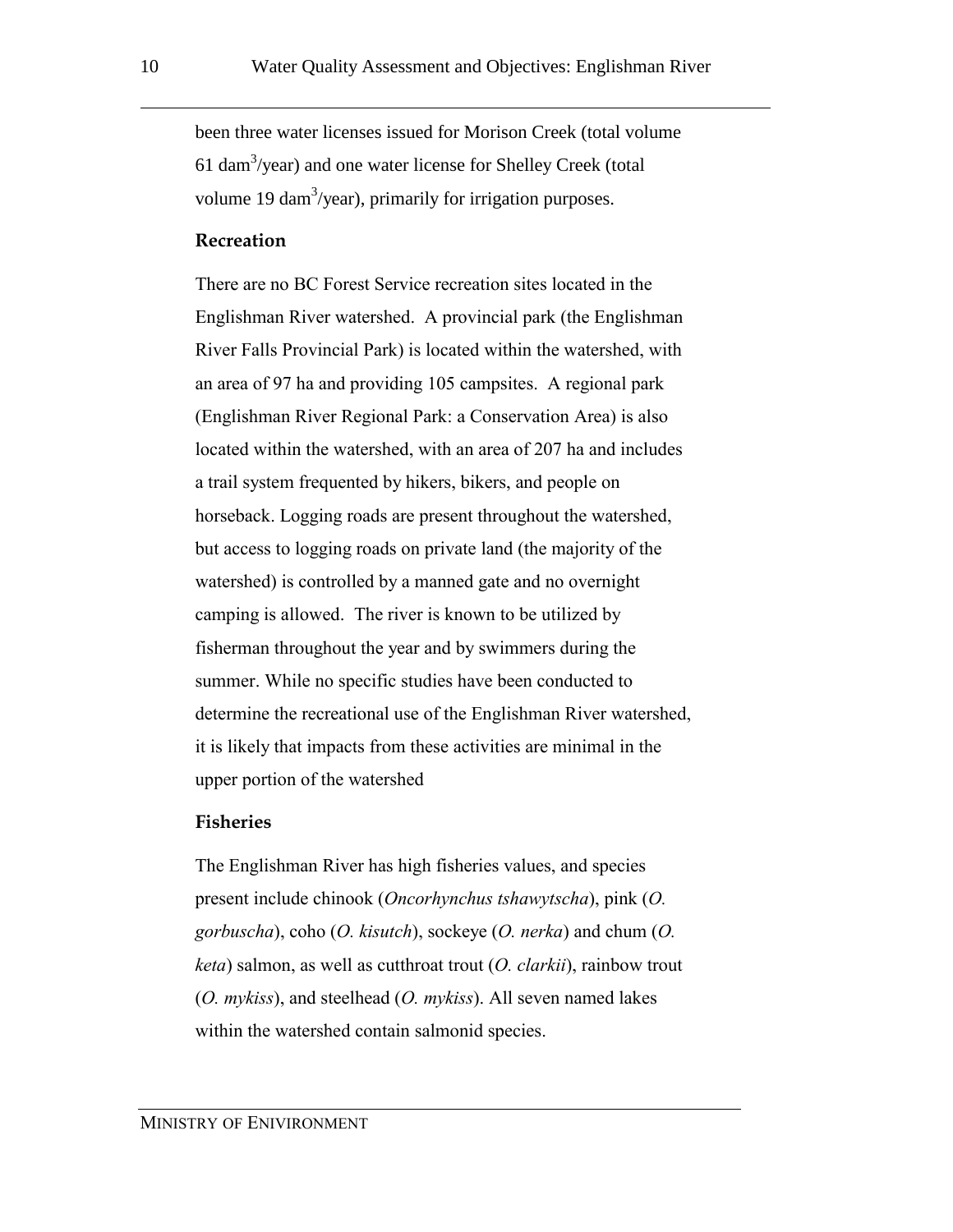The Englishman River is stocked on an annual basis with anadromous cutthroat trout smolts from the Big Qualicum fish hatchery, with a total of 24,374 smolts stocked between 2000 and 2005. As part of the Englishman River Watershed Recovery Plan over \$1M has been invested since 2001, on numerous habitat enhancement and restoration projects, to improve water quality and increase salmonid populations, especially coho and steelhead. Partners include the Mid-Vancouver Island Habitat Enhancement Society, the BC Conservation Foundation, Weyerhaeuser, Island Timberlands, TimberWest, BC Ministry of Environment, Fisheries and Oceans Canada, the Community Fisheries Development Centre, the Regional District of Nanaimo, The Nature Trust of BC and others.

#### **Flora and Fauna**

The Englishman River watershed provides habitat to a variety of wildlife species typical of west coast Vancouver Island, including the endangered Vancouver Island marmot (*Marmota vancouverensis*), the anguinae sub-species of ermine (*Mustela erminea anguinae*), blacktail deer, black bear, cougar, and numerous other small mammals and birds. A number of rare plant species, including red and blue-listed species, are also found within the watershed.

#### **Designated Uses**

Based on the information presented here, the water uses to be protected should include drinking water, recreation, irrigation, wildlife and aquatic life.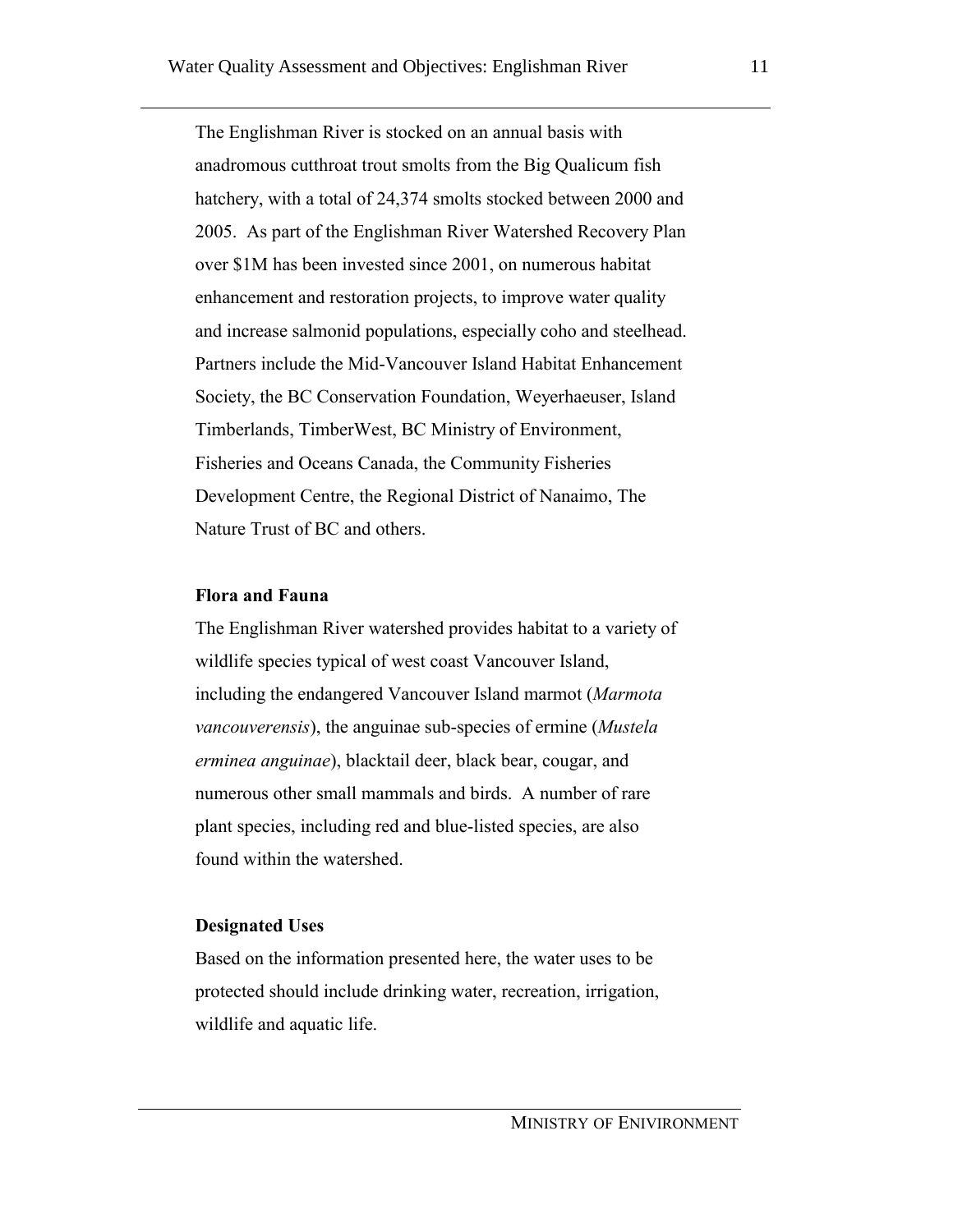## **Influences on Water Quality**

#### **Clay Bank**

A potential contributing factor to impacts on water quality in the lower Englishman River is likely an exposed clay bank located approximately 400 meters downstream of the South Fork confluence. This clay bank, which is approximately 300 m in length and 30m in height, contributes significant fine sediment to the river through constant weathering, in particular, freezing and thawing cycles, and erosion by the river at the toe causing sloughing of materials into the river.

#### **Forest Harvesting and Forest Roads**

Forestry activities can impact water quality both directly and indirectly in several ways. The removal of trees can decrease water retention times within the watershed and result in a more rapid response to precipitation events and earlier and higher spring freshets. The improper construction of roads can change drainage patterns, destabilize slopes and introduce high concentrations of sediment to streams.

The Englishman River watershed consists primarily of private lands, managed by Island Timberlands LP (69% of the overall watershed) and TimberWest Forest Corp. (18% of the overall watershed). In the area managed by TimberWest Forest Corp., the weighted equivalent clearcut area (ECA), as of 2006, is 4% overall. Within this area, there are 141 km of roads, resulting in a road density of 2.5  $km/km^2$ , and 48 stream crossings, resulting in 0.8 stream crossings per square kilometer. The road density is high, while the stream crossing density is low, within the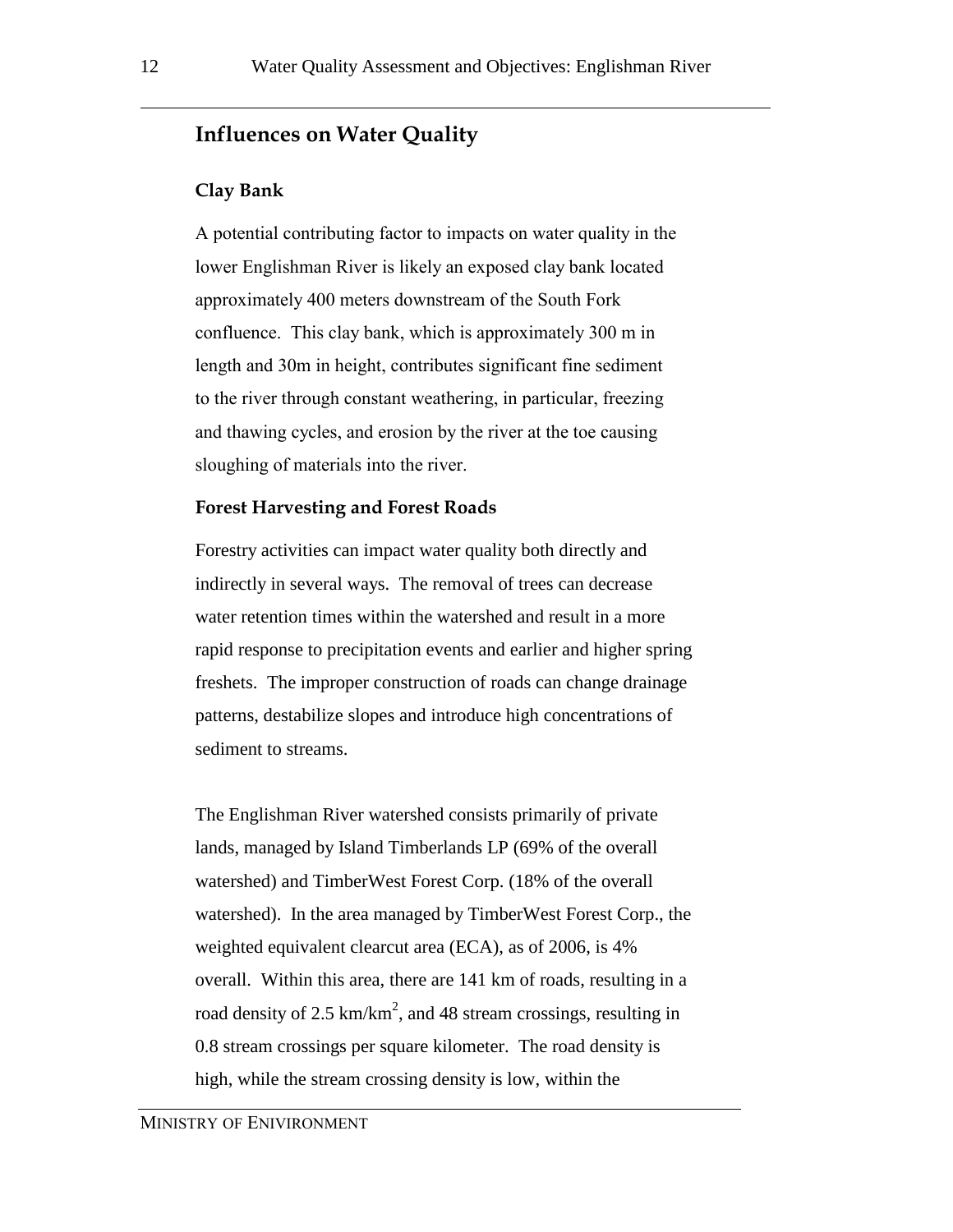TimberWest Forest Corp. management area. While these data are not available for the area managed by Island Timberlands LP, they are likely similar. In the area managed by Island Timberlands LP the ECA, as of 2002, was 10% overall, with values as high as 22% for individual sub-basins. By 2001, 81% of the watershed managed by Island Timberlands LP had been logged, the majority of it during the 1960's and 1970's. As a result of historical logging practices, nearly all alluvial reaches (19% of total stream channel length) have experienced impacts which can contribute to increased turbidity during rain events.

While the relatively low ECA in both the Island Timberlands and TimberWest management areas suggest that there is a low potential for peak flow increases, it is likely that the cumulative effect of the large number of small-scale disturbances associated with road construction and forest harvesting is impacting water quality to a certain degree, especially with respect to turbidity levels during rain events. Improvements in harvesting practices over the past 20 years, coupled with increased legislation and enforcement suggests that these potential impacts to water quality will decrease as hydrologic recovery continues.

#### **Land Ownership**

Agricultural activities can contribute nutrients from fertilizers, as well as pesticides. Considerable agricultural development has occurred within the Morison Creek and Shelly Creek sub-basins, primarily hobby farms with horses, and forage crops such as corn and grasses. Agricultural activities such as tilling of peat bogs in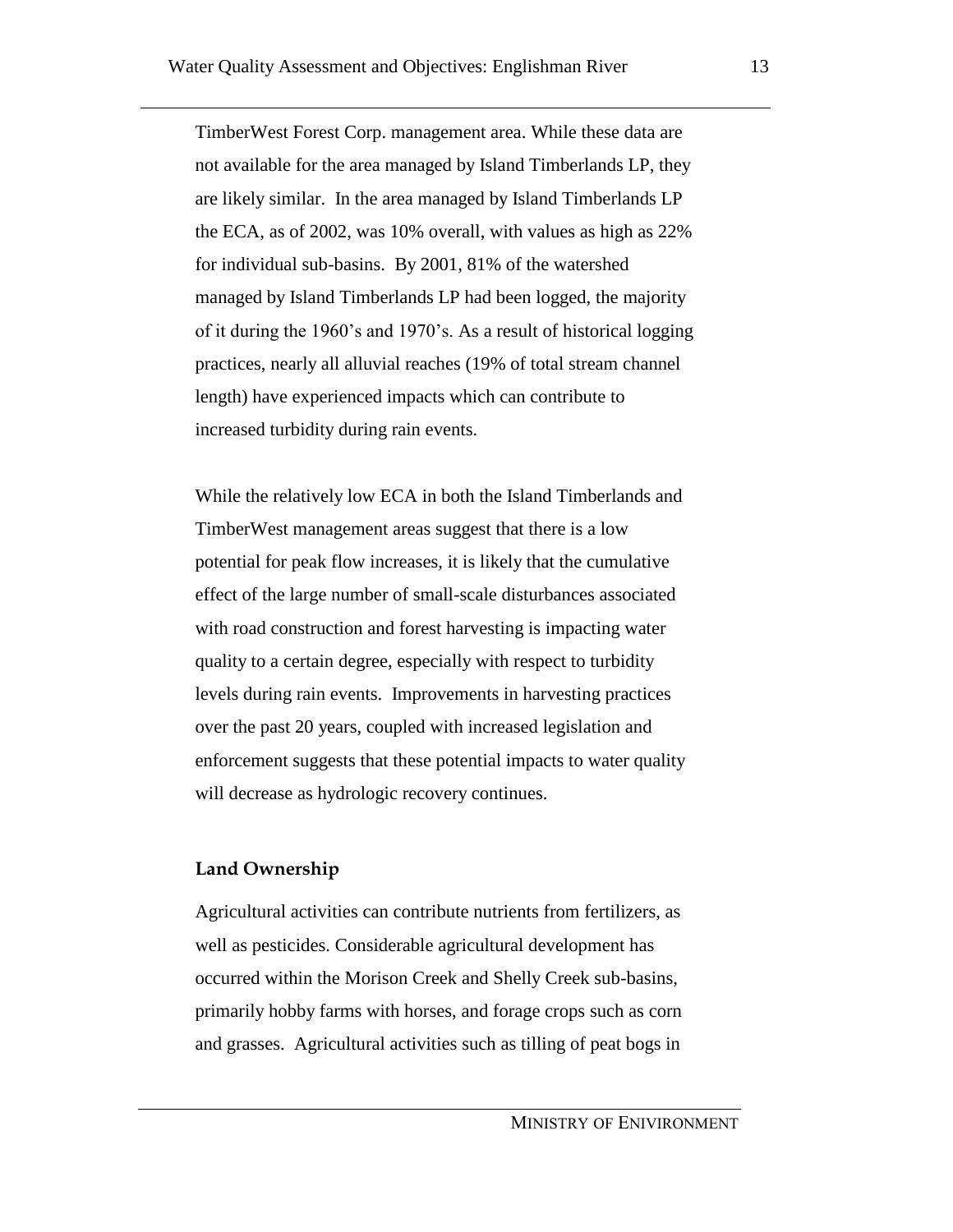the Morison Creek watershed have resulted in major sediment loadings to this tributary.

There are a number of rural residences within the Englishman River watershed. Potential sources of contamination associated with households (such as septic fields), as well as fecal material from domestic animals such as horses, may affect water quality in the watershed.

#### **Recreation**

Recreational activities can affect water quality in a number of ways. Erosion associated with 4-wheel drive and ATV vehicles, direct contamination of water from vehicle fuel, and fecal contamination from human and domestic animal wastes (*e.g*., dogs or horses) are typical examples of potential effects. As no indepth studies have been conducted on recreation within the Englishman River watershed, the relative impacts of recreational activities cannot be discussed. However, with the ease of access in the lower watershed, presence of a large provincial park and a regional park within the watershed boundaries, and proximity to population centres, it is possible recreational impacts occur within the watershed.

#### **Wildlife**

Warm-blooded animals can carry microorganisms such as *Giardia lamblia* and *Cryptosporidium*, which are harmful to humans, causing gastrointestinal disease.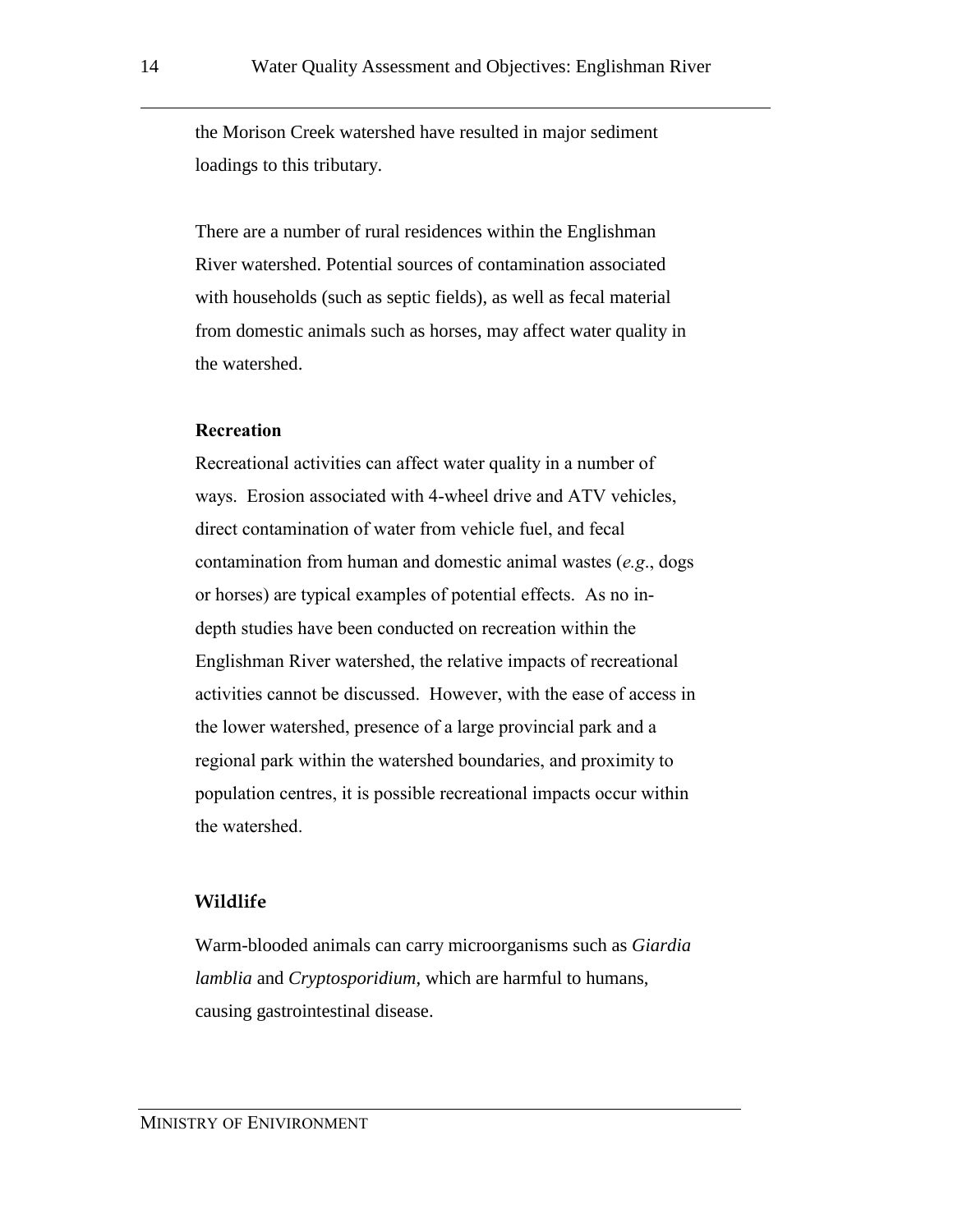The Englishman River watershed contains valuable wildlife habitat, and provides a home for a wide variety of warm-blooded species including blacktail deer, black bear, wolf, cougar, red squirrels, eagles, hawks, owls, grouse and numerous other species of small birds.

#### **Water Licenses**

Water licenses can impact aquatic habitat downstream from the withdrawal, especially during low-flow periods. There are 24 licensed water withdrawals from the Englishman River community watershed, with an overall maximum volume of  $9,796$  dam<sup>3</sup>/year. Assuming water was withdrawn from the Englishman River at a constant rate throughout the year (an unlikely scenario), the average withdrawal rate would be  $0.311 \text{ m}^3/\text{s}$ . As average daily flows between 1913 and 2004 ranged from 0.085  $\text{m}^3$ /s during the mid-summer to 393  $\text{m}^3$ /s during spring freshet, water withdrawals are likely to impact downstream flows in the Englishman River only during summer low-flow periods.

#### **Mining and Mineral Claims**

Mining activities can impact water quality by introducing high concentrations of metals to the watershed, depending on the location, and can also contribute to acidification of the water.

There are two mineral prospects shown in the BC Provincial Mineral Inventory. One is the Okay Mountain showing, which consists of an ash-rich coal seam containing high concentrations of sulphur, calcium, titanium, nickel and copper. The other is the Hey-Bert showing, which contains high copper concentrations.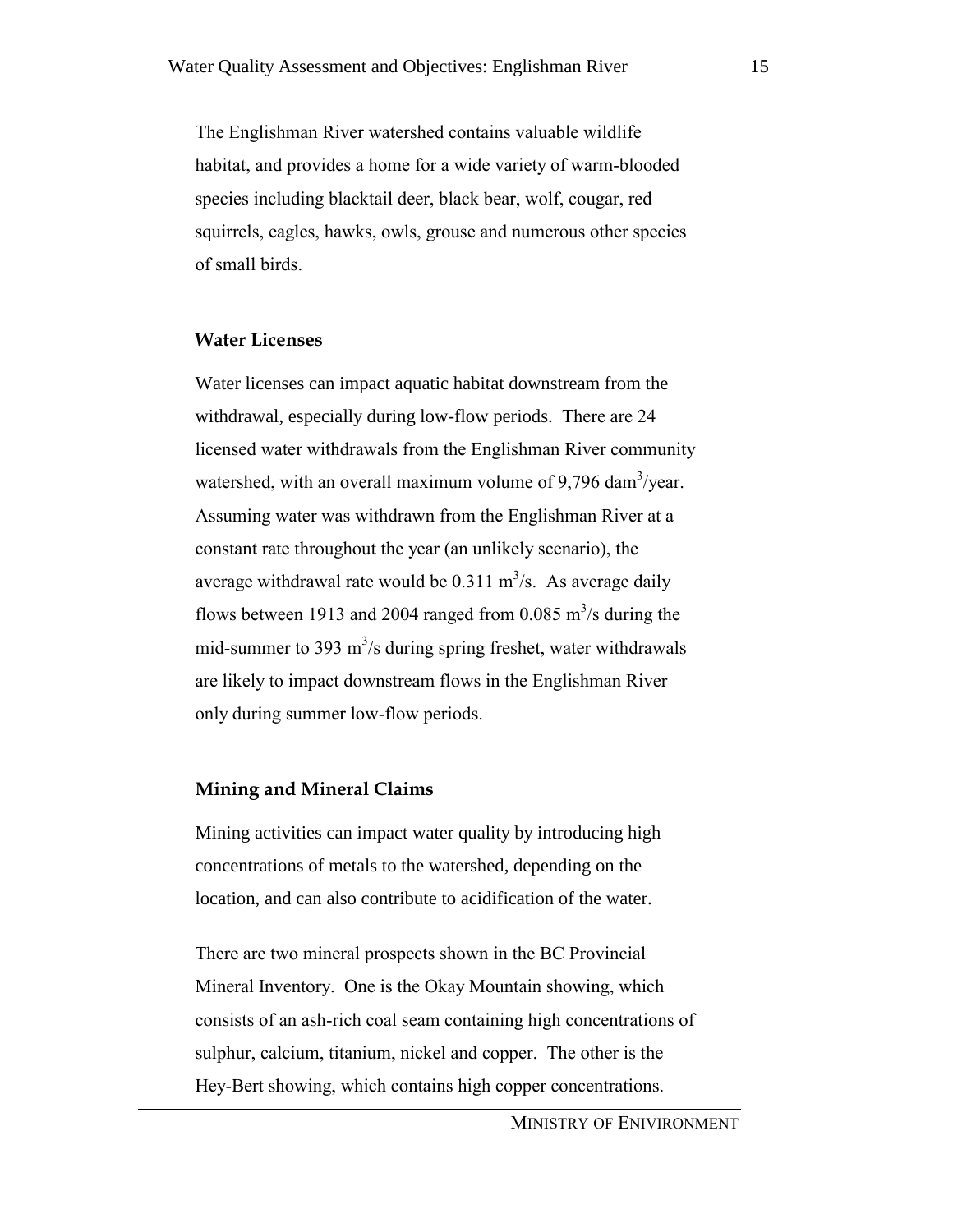#### **Highways and Transportation**

Highways and transportation corridors can influence water quality through run-off of pollutants such as oil and gasoline, as well as alter flow patterns. There are two highway crossings in the lower Englishman River watershed: the Inland Island Highway (Highway 19) crosses the river just upstream of Parksville; and the Old Island Highway (Highway 19A), a major highway and local thoroughfare with high traffic volume, crosses the Englishman River just upstream from the City of Parksville intake.

#### **Urban and Industrial Development**

Urbanization, particularly in the lower watershed, can impact water quality in many ways, including road runoff, stormwater, nutrients from lawn fertilizers, proliferation of impervious surfaces, direct discharges to the creek from businesses, changes in water flow patterns, and increased sediment loadings from land disturbance. Run off from light industrial development, especially in the lower watershed, may also impact water quality. The Mid-Vancouver Island Habitat Enhancement Society (a local stewardship group) works on stewardship projects within the watershed and educates the public about the sensitivity of the aquatic system.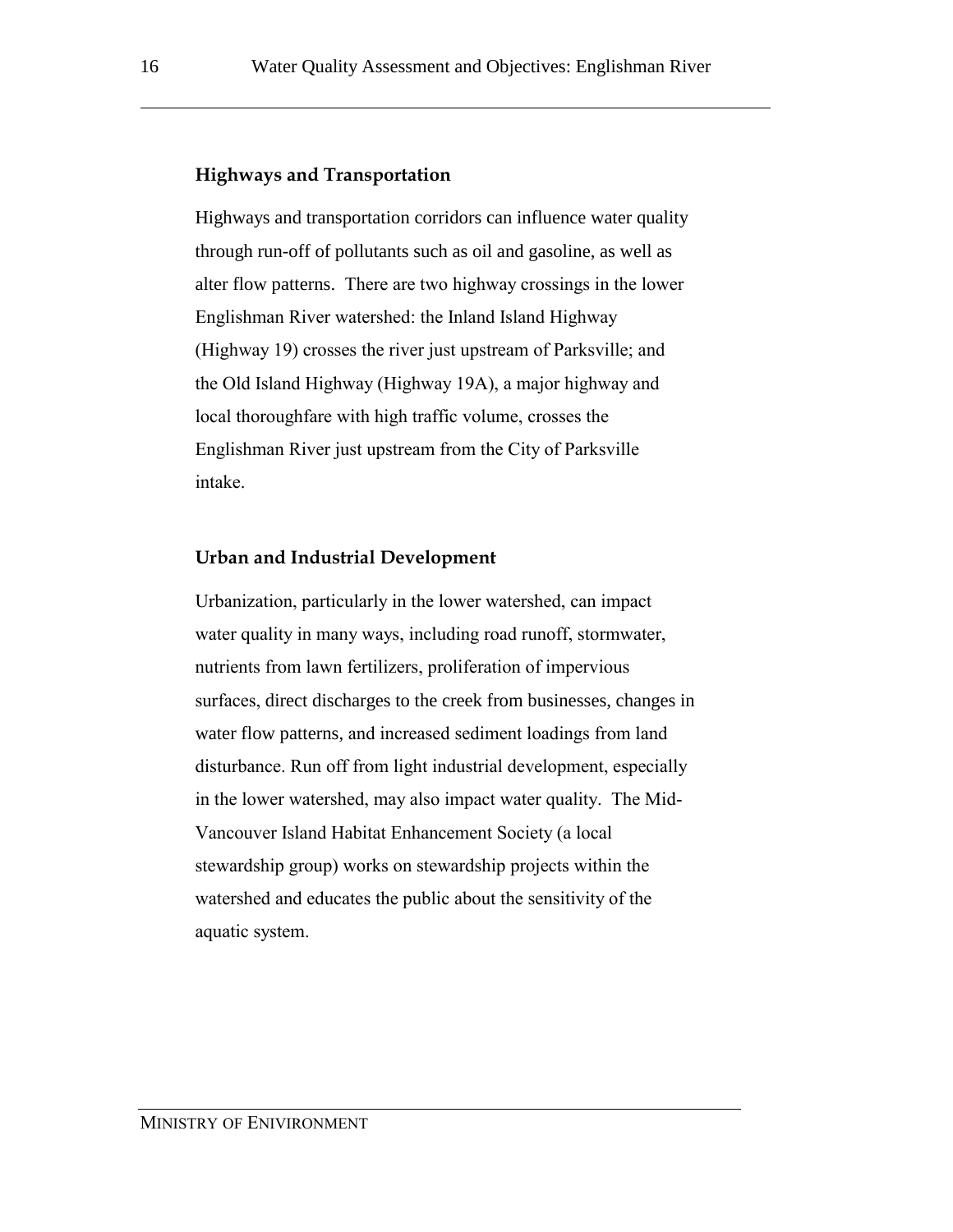# WATER QUALITY ASSESSMENT AND **OBJECTIVES**

## **Water Quality Assessment**

Five water quality monitoring locations were established within the Englishman River watershed: **Site E248835**, on Morison Creek just upstream from its confluence with the Englishman River (selected to monitor potential impacts from agricultural activities and timber harvesting in the upper watershed); **Site E248834**, the Englishman River just upstream from its confluence with Morison Creek (representing a small amount of timber harvesting, but primarily unimpacted); **Site E248836**, the South Englishman River just upstream from its confluence with the Englishman River (representing potential impacts solely from timber harvesting), **Site E252010**, the Englishman River just upstream from Allsbrook Canyon (a potential new location for the City of Parksville water intake); and **Site 0121580**, the Englishman River at Highway 19A (just upstream from the City of Parksville water intake). Water quality monitoring was conducted in the Englishman River watershed generally on a monthly basis between August 2002 and October 2005. The sampling frequency was increased to weekly for five consecutive weeks during summer low-flows and during fall peak-flows from 2002 to 2004. Continuous monitoring occurred from May 2003-June 2005 at Englishman River at Highway 19A only.

The monitoring results for the Englishman River show that water quality is generally good. Parameters of concern include temperature, true colour, total organic carbon, microbiological indicators, aluminum, as well as occasional high turbidity and suspended solids levels.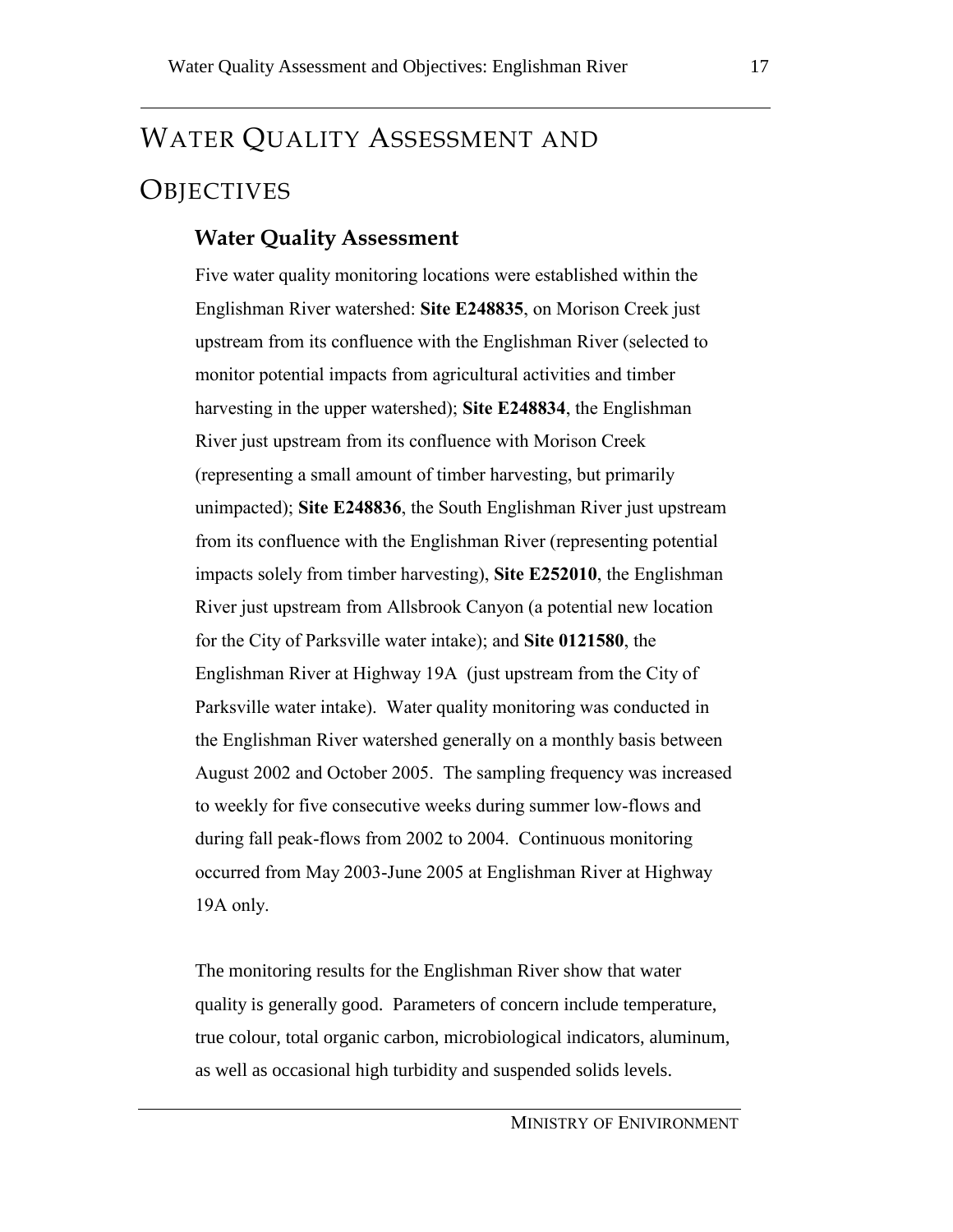Water temperatures were only collected at one location (Englishman River at Highway 19A), and values here are likely considerably higher than those occurring upstream. This is due to the fact that the lower portion of the Englishman River is generally wide and shallow, with little riparian cover, allowing considerable solar infiltration. Maximum summer water temperatures exceeded the guideline for both coho and steelhead rearing, and the aesthetic guideline for drinking water.

True color was only measured at one location (Englishman River at Highway 19A), but exceeded the aesthetic drinking water guideline by a small margin in one of the samples.

Total organic carbon should be measured in the future, to determine if there are potential problems with chlorination by-products in the drinking water.

In general, turbidity levels were low at all sites. While the range of turbidity values measured at most of the sites was similar, mean turbidity values in the Englishman River upstream from Morison Creek and in the South Englishman River were considerably lower than at the other sites. It appears that a significant portion of the turbidity in the watershed originates in Morison Creek and turbidity values increase in a downstream direction, with the highest individual values measured at the City of Parksville intake site and the highest average value in Morison Creek. Contributions to increases in turbidity in the lower watershed likely include natural concerns (the clay bank mentioned above) and those triggered by human activities (agriculture, timber harvesting and urban run-off). Turbidity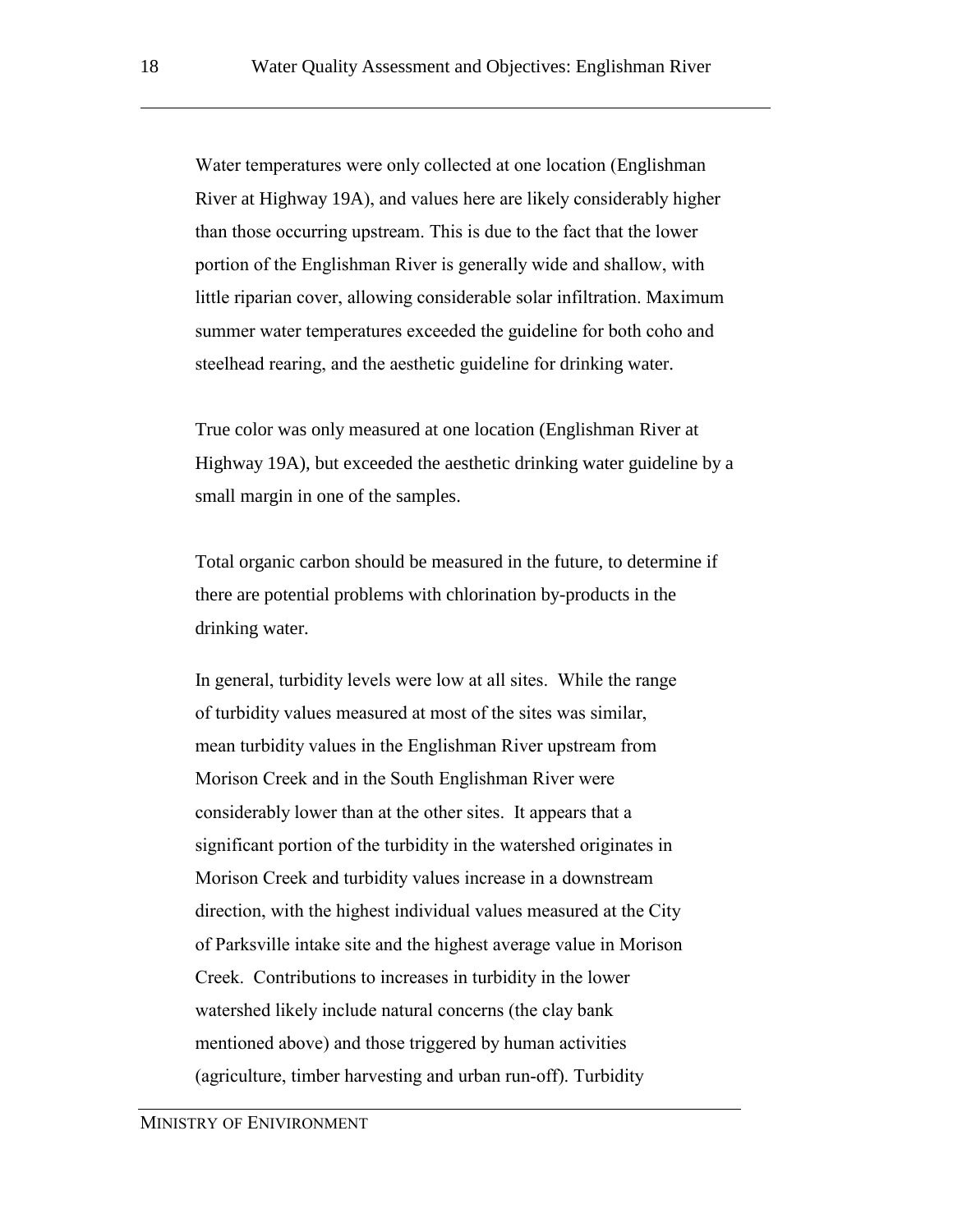values were highest during the winter (between January and March), coinciding with increased rainfall events.

Concentrations of total suspended solids (also referred to as nonfilterable residue) tended to increase in a downstream direction, following similar trends as turbidity. Values were typically very low with elevated values generally occurring after rain events.

Nutrient values were generally low, with some higher values in Morison Creek, especially in the spring and fall. Limited phosphorous data suggest that higher spring values may coincide with tilling of soil and fertilizer applications at that time, while fall values coincide with fall flush rainfall events. MoE is working towards developing an interim phosphorous objective for Vancouver Island streams. Phosphorous data should continue to be collected, and the need for a phosphorous objective should be re-evaluated after the next attainment monitoring period.

The concentrations of most metals were below detectable limits and well below guidelines for drinking water and aquatic life. The one exception to this was for dissolved aluminum which exceeded the aquatic life guideline at each of the sites on at least one occasion. This is likely a result of the natural geology of the area but, when combined with soil disturbances from forestry and agriculture, these naturally high values may lead to values elevated above acceptable levels and thus be a cause for concern.

Naturally occurring organics in the watershed can bind substantial proportions of the metals which are present, forming metal complexes which are not biologically available. To aid in future development of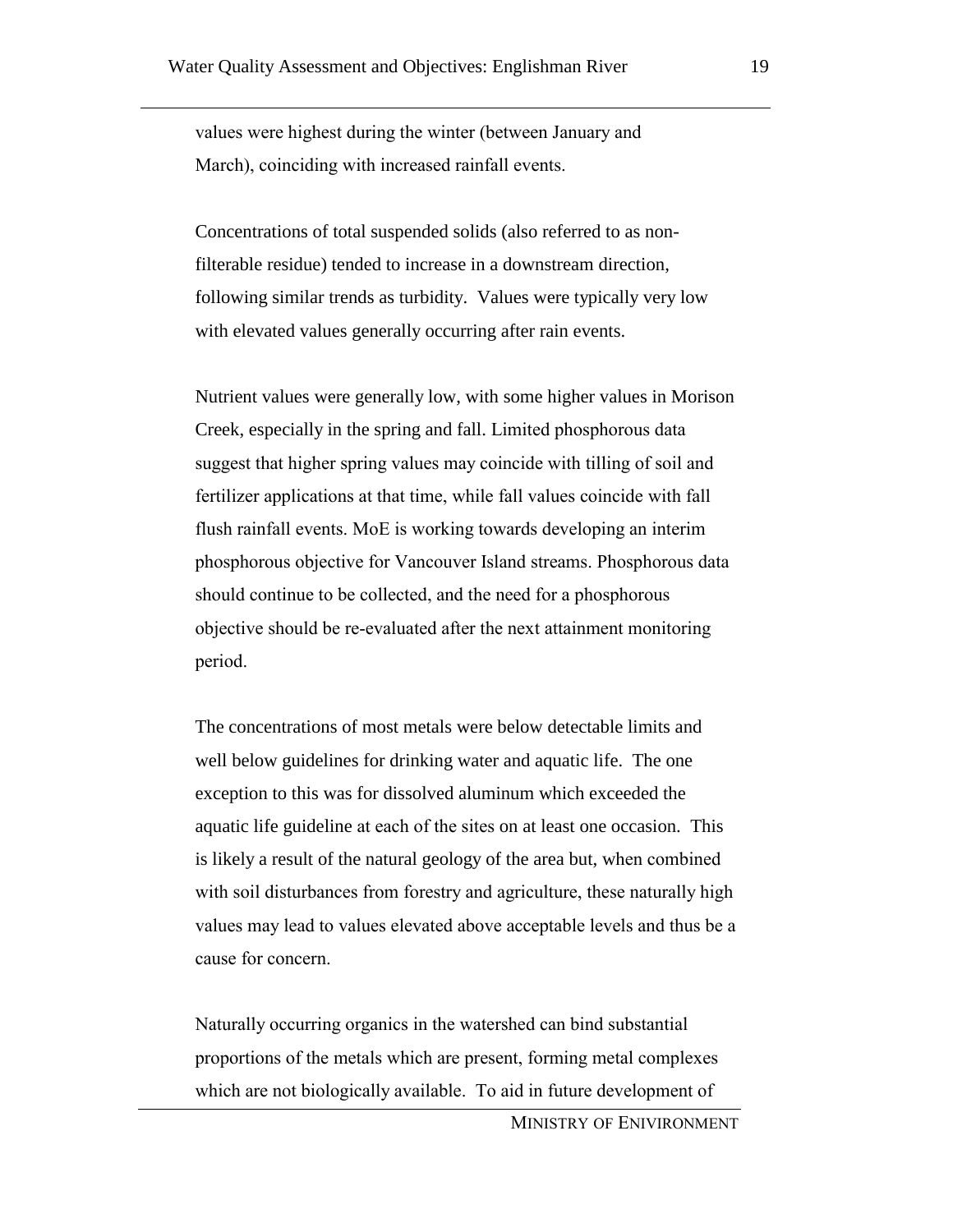metals objectives, levels of organics, as measured by dissolved organic carbon (DOC), have been recommended in the Englishman River monitoring program.

Concentrations of microbiological indicators were consistently high during the monitoring program. The drinking water guideline for water receiving disinfection only was exceeded in 20 of the 22 sample sets (five samples in 30 days) for fecal coliforms and in 22 of 27 sample sets for *E. coli*. Coliform concentrations were lowest in the Englishman River upstream from Morison Creek and in the South Englishman River, and highest in Morison Creek and at the Parksville intake. Fall values were generally higher than summer values with the exception of one extremely high summer value at Englishman River at Highway 19A that likely represents the real possibility of fecal contamination occurring from recreational use in the populated areas of the watershed. Elevated fall flush values in areas of no impact, such as Englishman River upstream from Morison Creek, are considered natural (due to wildlife) and have been observed in other Vancouver Island watersheds. Higher values in the populated portions of the watershed suggest that a significant portion of these coliforms come from anthropogenic sources, and may also be influenced by wildlife attraction to salmon carcasses in the fall. These exceedances demonstrate the need to treat water for human consumption to prevent potential health risks.

## **Water Quality Objectives**

Water quality objectives set for temperature, non-filterable residue and aluminum are for the protection of aquatic life, while the remaining objectives are for the protection of drinking water (Table 1). These objectives will also protect recreation, irrigation and wildlife uses in the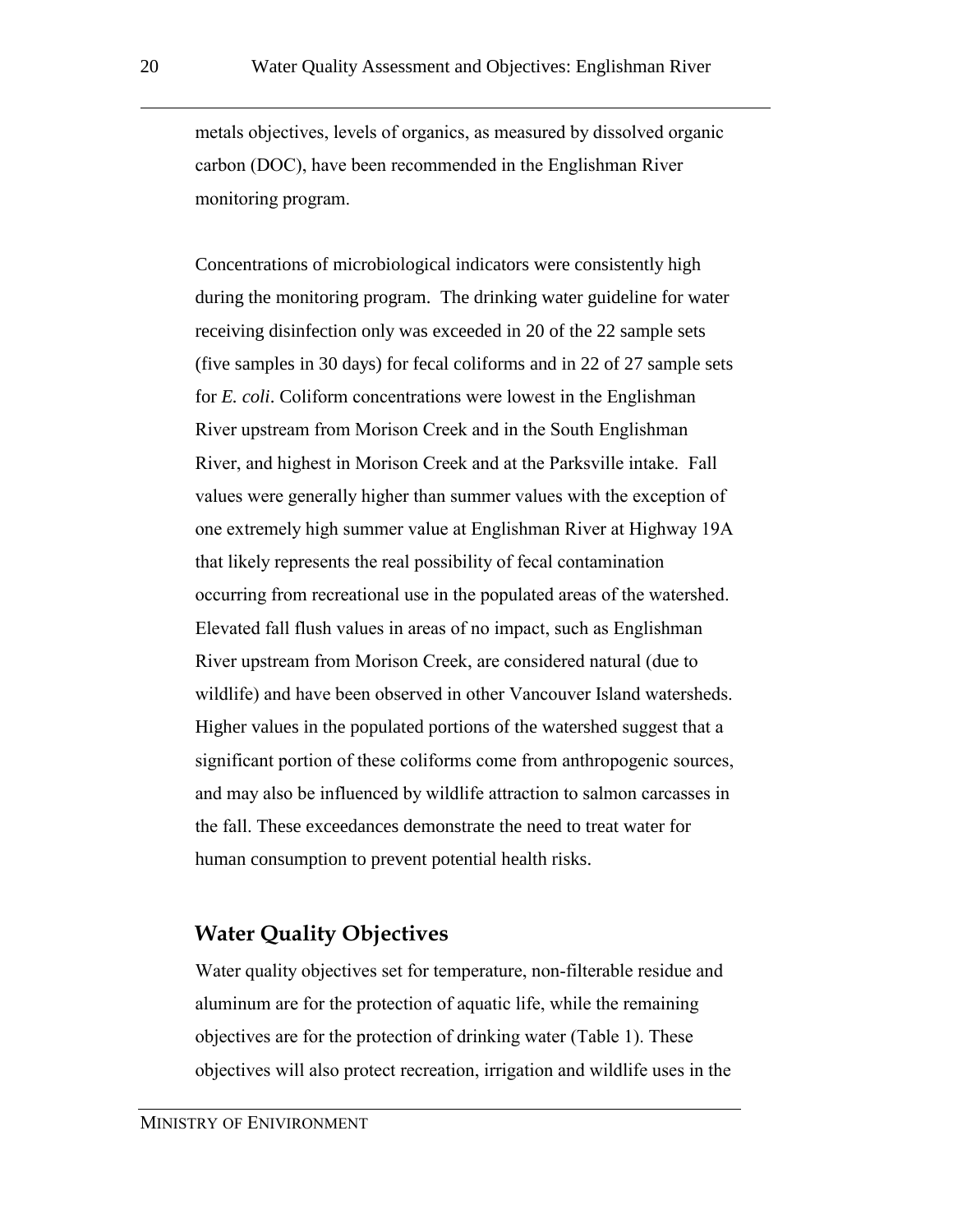Englishman River. As there has been little activity at the Englishman River upstream of Morison Creek site, these objectives were developed using the background concentration approach, whereby data collected from this site reflects the natural or background conditions in the watershed. These objectives are required to ensure that inputs from timber harvesting, agriculture, recreation, and rural, urban and light industrial development do not impair water uses.

## **Monitoring Recommendations**

The recommended minimum monitoring program for the Englishman River watershed is summarized in [Table 2.](#page-24-0) In order to capture the periods where water quality concerns are most likely to occur (i.e., freshet and summer low-flow) we recommend that a minimum of five weekly samples be collected within a 30-day period between August and September, as well as between October and November. Samples collected during the winter months should coincide with rain events whenever possible. In this way, the two critical periods (minimum dilution and maximum turbidity) will be monitored. For nutrients only, a minimum of five weekly samples should also be collected within a 30 day period between April and May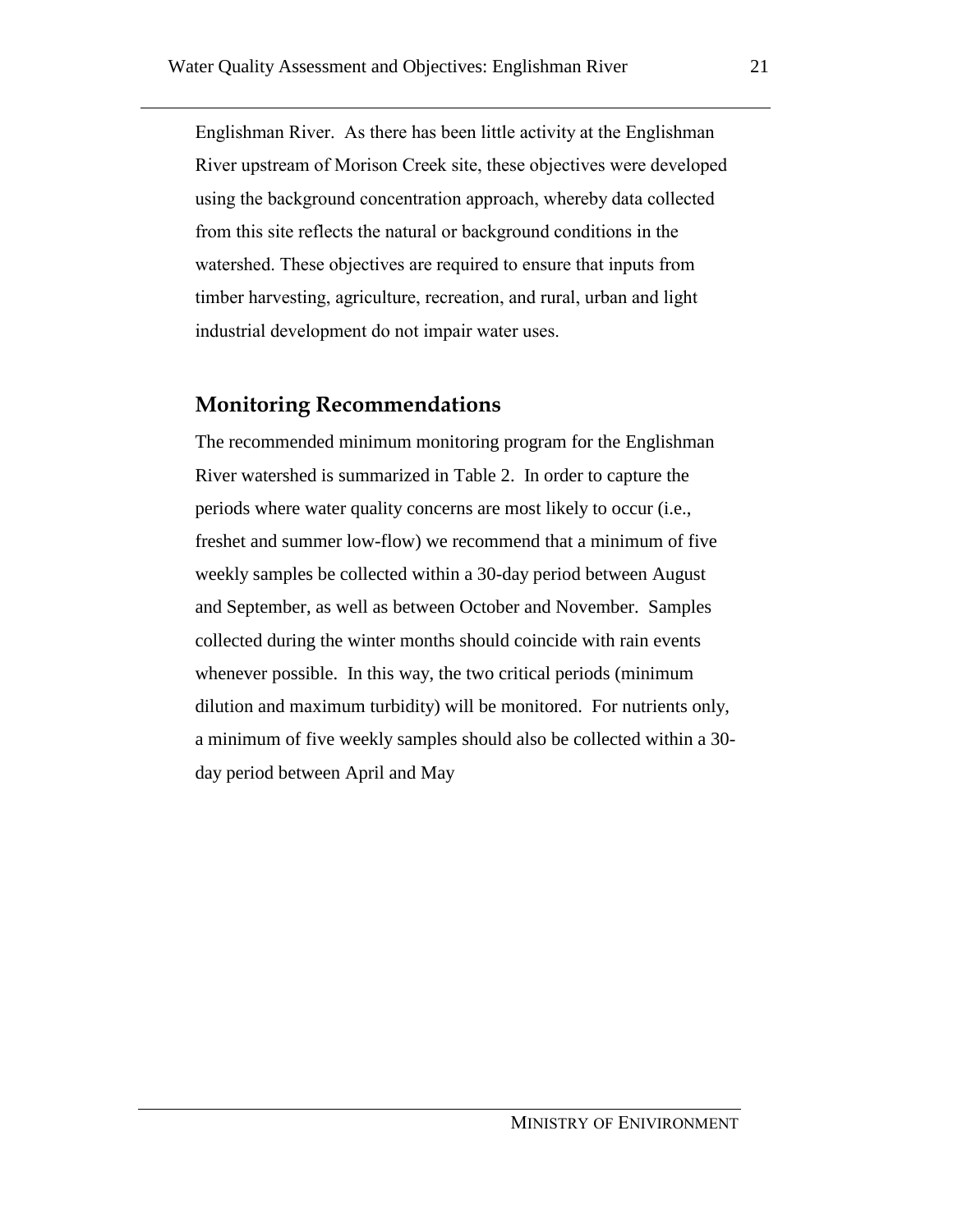#### **Table 1. Summary of proposed water quality objectives for the Englishman River Community Watershed. All objectives apply to the site Englishman River at Highway 19A, unless stated otherwise.**

| Parameter                      | <b>Objective Value</b>                                              |  |
|--------------------------------|---------------------------------------------------------------------|--|
| <b>Fecal Coliform Bacteria</b> | $\leq$ 10 CFU/100 mL (90 <sup>th</sup> percentile) Dec-Sept         |  |
|                                | $\leq$ 54 CFU/100 mL (90 <sup>th</sup> percentile) Oct-Nov          |  |
|                                | (based on a minimum 5 weekly samples collected                      |  |
|                                | over a 30-day period)                                               |  |
| E. coli Bacteria               | $\leq$ 10 CFU/100 mL (90 <sup>th</sup> percentile) Dec-Sept         |  |
|                                | $\leq$ 41 CFU/100 mL (90 <sup>th</sup> percentile) Oct-Nov          |  |
|                                | (based on a minimum 5 weekly samples collected                      |  |
|                                | over a 30-day period)                                               |  |
| <b>Turbidity</b>               | October to December:                                                |  |
|                                | 5 NTU maximum                                                       |  |
|                                | January to September:                                               |  |
|                                | 2 NTU maximum                                                       |  |
| <b>True Colour</b>             | 15 TCU maximum                                                      |  |
| <b>Total Organic Carbon</b>    | 4.0 mg/L maximum                                                    |  |
| Temperature                    | Short Term, at any location in the river - $\leq$ 17 <sup>o</sup> C |  |
|                                | average weekly temperature                                          |  |
|                                | Long Term, at Highway 19A site $-$ < 15 °C                          |  |
|                                | average weekly temperature                                          |  |
| <b>Non-Filterable Residue</b>  | October to December:                                                |  |
| (TSS)                          | 33 mg/L maximum in a 24-hour period                                 |  |
|                                | 13mg/L average (based on a minimum of five                          |  |
|                                | weekly samples collected over a 30-day period)                      |  |
|                                |                                                                     |  |
|                                | January to September:                                               |  |
|                                | 26 mg/L maximum in a 24-hour period                                 |  |
|                                | 6 mg/L average (based on a minimum of five                          |  |
|                                | weekly samples collected over a 30-day period)                      |  |
| <b>Dissolved Aluminum</b>      | At any location in the river:                                       |  |
| (mg/L)                         | $0.05$ mg/L average (based on a minimum 5                           |  |
|                                | weekly samples collected over a 30-day period)                      |  |
|                                | $0.10$ mg/L maximum                                                 |  |

Designated water uses: drinking water, aquatic life, irrigation, recreation and wildlife